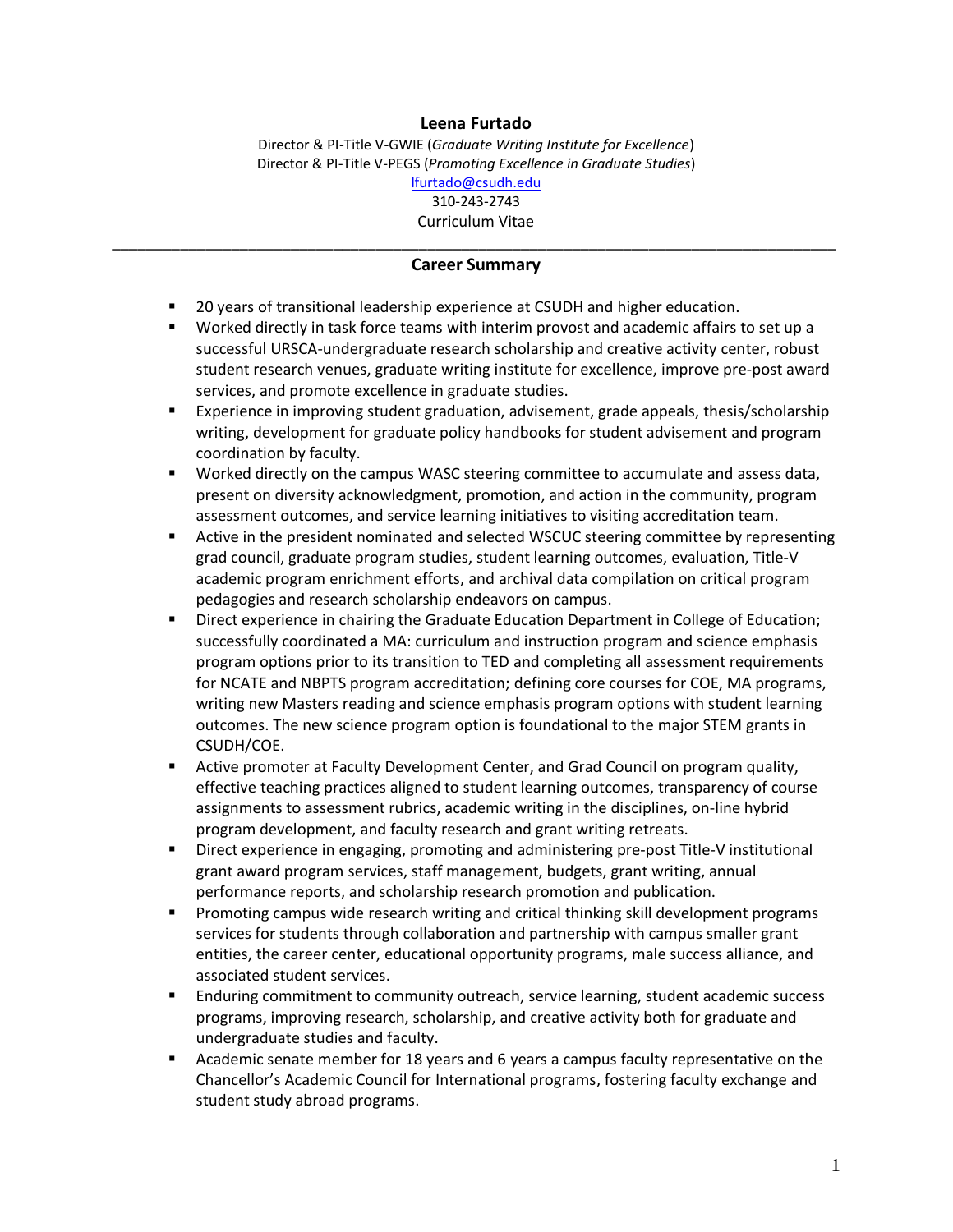## **Education**

- 1996 **Ph. D**. Texas A&M University, College Station, Texas. **Major:** Curriculum & Instruction **Minor:** Linguistics, Second Language Development, and Multicultural Studies.
- 1987 **Secondary/Middle School Teacher Certification** [(English, Social Science, ESL (K-12)]. Kansas State University, Manhattan, Kansas.
- 1976 **B. Ed –Bachelor of Education (Middle and High School),** Loreto College, Teacher Education, University of Calcutta/Kolkata, India.
- 1974 **MA- International Relations (Specialization-Super Powers/Cold Wars),** Jadavpur University, West Bengal, India.
- 1972 **BA-History Honors,** Loreto College, University of Calcutta/Kolkata, India.

### **CUSDH Professional Career**

2011- Full Professor 2004- Tenured 2002- Associate Professor 1998- Assistant Professor 1997- Lecturer

# **Leadership & Administrative Initiatives within the Title-V-PPOHA grants (2010-current)**

*Creation of the Graduate Writing Institute for Excellence Center to fulfill the Title-V PPOHA grant (Post-Baccalaureate Opportunities for Hispanic Americans) goals and objectives. Support the academic enrichment success of diverse students with critical reading and writing pedagogy, research skill development and scholarship. Provide faculty support to enrich programs within disciplines.* 

### Responsibilities

- Since 2010, acting as a visionary leader, author, director and principal investigator of the 2 (two) institutional Title V-PPOHA grants, namely: 2010-2015-PEGS (*Promoting Excellence in Graduate Studies*) and the 2014-1019- GWIE (*Graduate Writing Institute of Excellence*).
- Administer and set up the very first *GWIE Center* for Masters programs at CSUDH campus (2014) akin to UC Research universities. The central and popular location of the GWIE in the library is highly accessible and frequently visited by students, faculty, and staff to receive academic and research writing program services.
- Successfully administered grant goals and program activities at the various levels across the campus community, align program services to the CSUDH mission and goals by serving the diverse population of our campus. The excellence in graduate study initiatives permeate all 24 masters and professional programs on campus on a cross-department and cross-college levels and undergirded by collaboration and inclusion.
- I co-chaired the GWIE Steering Committee. Continually, lead and maintain the Grant Advisory Board, train the Graduate Writing Consultants (GWCs) team, administrative staff, and assist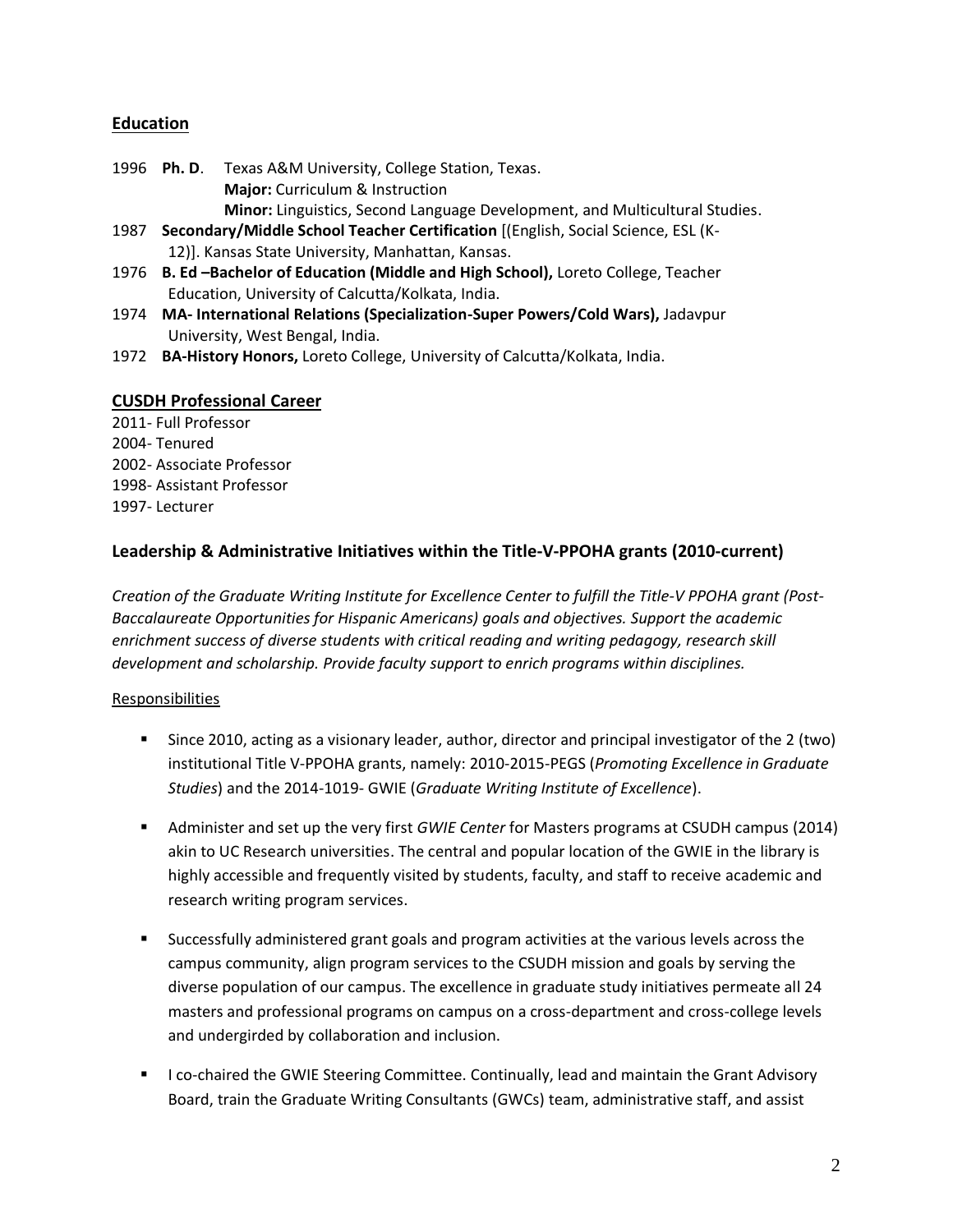faculty to co-design and implement the goals and objectives to be carried out and also make them known to the campus community.

- The Grant Advisory Board consists of the Director, grant administrator, and Faculty-Fellows (FF) representing the 5 colleges who meet regularly to advocate grant goals, timelines, logic models, assessment procedures, and the dissemination of resources to support campus-wide academic affairs initiatives.
- Since 2010, as the director and PI, I'm required to regularly inform and submit written reports to the President, Provost, Office of Funded Projects and Dean of Graduate Studies, campus faculty via the Academic Senate and Academic Affairs on students and faculty receiving grant program services, resources, assessment data, and evaluation reports.

- **Consistently facilitate the use of campus wide roundtable discussions, surveys, faculty cohort** meetings, presentations, and other information gathering sources for consensus and to assist in identifying priorities, student and faculty academic needs, goals, and organizational steps towards writing both grants.
- Since 2010, I have worked progressively with a budget of 6 million collectively in the 2 Title Vgrants and (\$250, 000) HP Catalyst STEM grant. Allocated and accounted for academic resource funds dissemination (Ex: workshops, seminars, student stipends, new student orientations [NSO], travel scholarships for students and faculty, and research assistantship etc;). Report yearly expenses to the Department of Education and the Office of President, Provost, and Graduate Studies.
- 2010-current, write the Annual Performance Reports (APR) for submission to DOE and the campus president and provost and report the same to the Academic Senate on students and faculty served by the grant services, research, scholarship, metrics and evaluation procedures.
- Supervise, train, and direct 14 staff at the GWIE Center. Written institute policy handbooks on organizational structure and performance policy and assessments addressing graduate writing consultants (GWCs), and administrative staff. Active in designing and writing academic research and writing program curricula for campus use.
- 2013-2015 grant years the campus graduate enrollment has generally been within the range of *2,000-2,500* students from which in 2013-2015, *1,999 and 1,552* students respectively received various GWIE academic research, thesis, and grant writing skills development by attending research writing and fundamental writing series. *78 and 61* of these requests were initiated by faculty. Fall 2016 *GWIE Center* completed *15* faculty requests for in-class workshops/seminars.
- **Design and execute administrative policies, research writing curricula (such as, critical reading** and thinking, generate ideas for a research paper, summarize and analyze research sources,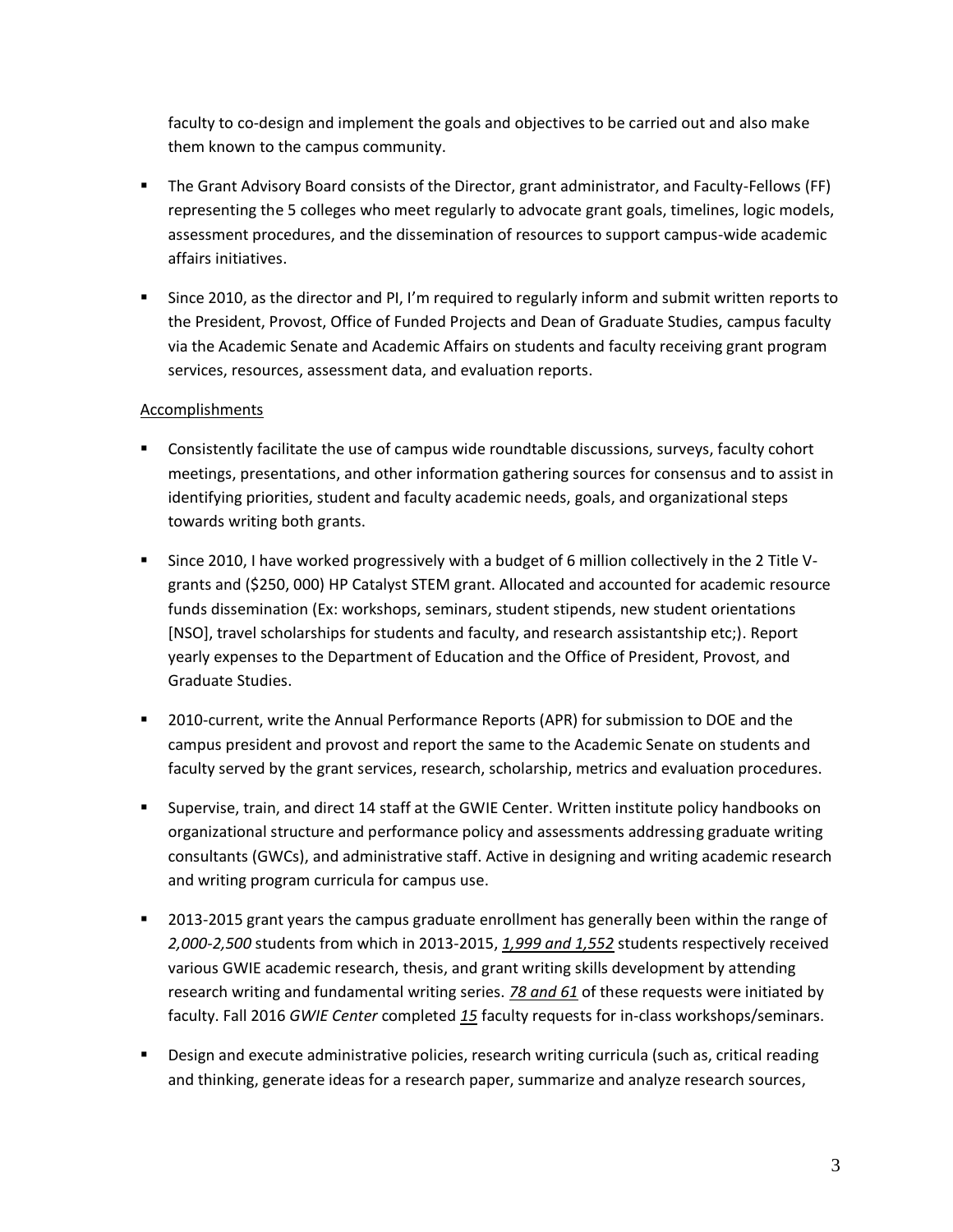annotate bibliography, conduct and write a literature review, APA style format, plagiarism, timed essays, and how to be a grad student etc;) and program assessment rubrics and policy.

- Supervised and conducted (2013-2014), *1,234* workshops, *65* group seminars, *618* graduate tutorials, *556* under graduate tutorials, the *Virtual lab* learning (PEGS website) served *6,526* students with *2,819* as unique visitors.
- 2014-2015 witnessed the closure of the *PEGS* Title V grant and instituting of *"Graduate Pathways"* program services and the beginning of the organization and management processes of the new *GWIE* Center 2014-2019. The award and opportunity is unknown in the DOE grants where one Title V grant is in progress while a new one is awarded the same year. HACU conference town hall acknowledgment was a testimony of the quality and accomplishments of the Title V grant at CSUDH.
- **The** *GWIE* Center service program data, timelines, and its impact for 2015-2016 is being compiled and analyzed to ensure that grant goals and metrics have been reached. The data analysis and program assessment outcome data will be in the January 2017 APR report.

*Creation of research centers and student grant fellowship programs that support research scholarship and creative activity across campus and maintain academic programs of the highest quality* 

- Collaborated and co-directed (2010-2012) the HP-Catalyst STEM grant with CSUDH campus high school, CSUDH, and international consortium partners. Presented grant outcomes in Delhi, India, Beijing, China, and Sao Paulo, Brazil.
- As a task force member, completed a successful URSCA Center (*Undergraduate Research Scholarship and Creative Activity*). Wrote policy, MOUs, organizational structure, funding sources, and physical location for review and approval by the president, interim-provost and cabinet members within the November 2013 deadline.
- As a committee member since 2013, worked diligently to fulfill the campus vision and initiative for a successful URSCA. Read faculty scholarship proposal submissions for faculty research awards to promote undergraduate scholarship studies.
	- Active in chairing, judging and promoting *Student Research Day* (SRD) presentations at CSUDH (2005-Current). Through *PEGS/GWIE,* initiated the *SRD Boot Camps,* an intensive program to inform, develop, and sharpen both undergraduate and graduate research skills (such as how to write a proposal? present at a conference, and create effective power point presentations) in advance to SRD presentations. This effort extends to co-facilitate with campus faculty and prepare students for the statewide competitions.
- Design, administer, train mentors, and evaluate the *"Graduate Pathways"* program initiative (2013-current) to prepare undergraduate (juniors and seniors) and post-graduate students as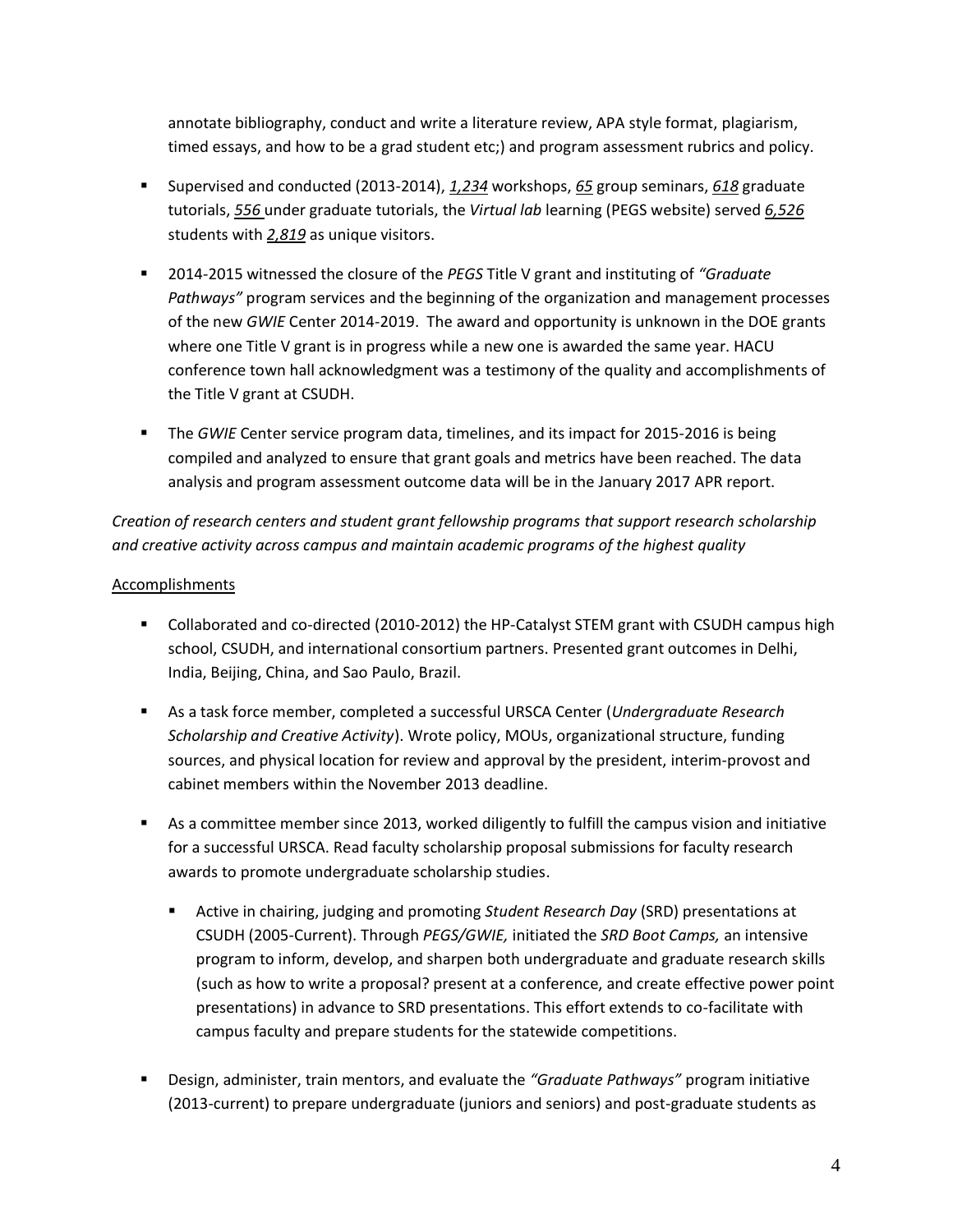they research and select prospective MA/Ph.D programs of study. Served 594 students (2013- 2016) via summer boot camps, and seminars to assist students write personal statements, admission essays, apply for scholarships, fellowships, and update resumes and CVs.

- Design, administer, and evaluate the *Research Assistantship* initiative which commenced in January 2016 to support faculty-student scholarship collaborations and co-authored publications at GWIE. The cohorts spring 2010-2017 consist of *38* faculty and *39* Research Assistants.
- Attended discipline specific faculty department meetings within 5 colleges to foster academic enrichment in critical pedagogy, research writing skills for students and curricula enrichment.
- **EXECT** Active in academic bridging and synergetic promotion of research resources, program services, and staff training for campus undergraduate grant entities, such as *Title V-Part A, Title V-STEM-Part A, Upward Bound, Male Success Alliance, MBRS-Rise, McNair Scholar's Program, Educational Opportunity Programs, and the Career Center*.
- **Provide grant writing workshops to graduate students at the** *GWIE* Center.
- Active in chairing graduate Thesis and Project assignments (2000-Current).
- Students' thesis/projects participations are gradually increasing with the support being generated via the *GWIE Cente*r on campus.

*In 2012-2013, documented 113 students who completed thesis/project. 2013-2014-saw an increase where 136 thesis projects were completed, 2014-2015 witnessed 83 completed projects.* 

- Since 2000, an active reviewer of the Graduate *Thesis of the Year* (TOY) Award on campus.
- In 2005, and 2015, 2 (two) College of Education (MA: Curriculum and Instruction) students received the TOY award under my thesis chair guidance. Students and thesis chair are acknowledged during Masters graduation-commencement ceremony.

*Promote a culture of program effectiveness and educational policy alignments and accreditations, support scholarship on campus and lead discussions regarding research in humanities, social studies, business and science.*

- Provide *New Student Orientations* (NSOs) for high impact MA programs like Nursing, Social Work, Occupational Therapy, and Education. Students receive general admissions advisement and much needed academic writing skill development. In 2016-GWIE accounted for 285 NSO attendees. In addition, 85 students attended a campus-wide NSO orientation in collaboration with Grad Studies. In 2015, 150 GWIE/NSO students attended while grad studies accounted for 250 NSO attendees. Some master's programs conducted their individual NSOs.
- Write and review (2012-Current): 1. GED 501 Program Unit Assessment Plan for *National Council for Accreditation of Teacher Education* (NCATE). 2. MA: C&I Program Unit Assessment Plan for NCATE.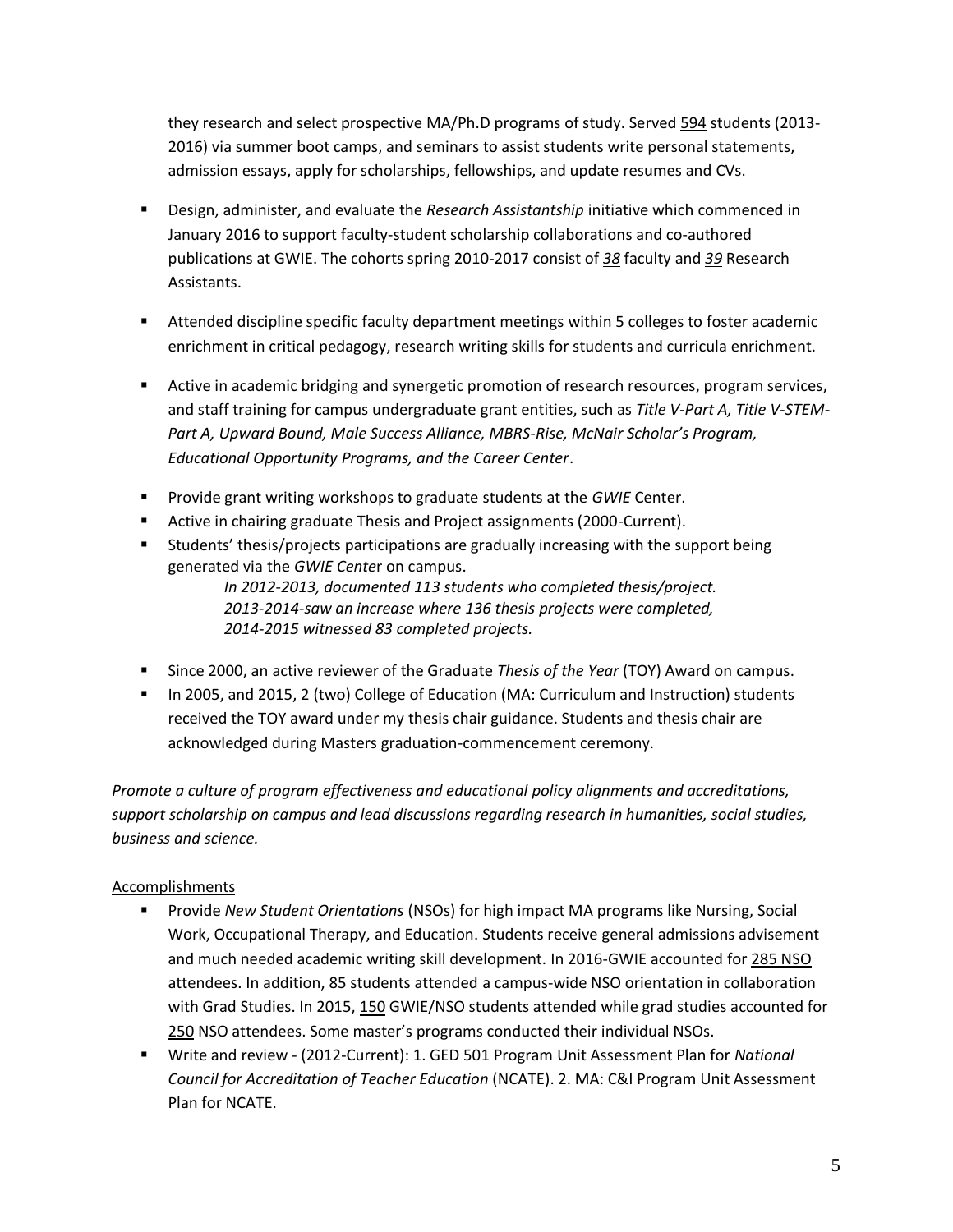- Coordinate and align the MA: Curriculum & Instruction program with *National Board for Professional Teacher Standards* (NBPTS) and develop courses and learning outcomes to prepare teachers to design portfolios and reflective journals for the NBPTS professional examination which acts as the gateway for NCATE accreditation (2000-current).
- Designed and developed a new MA: C&I (Science Emphasis) program option degree. Collaborated with faculty in the NBS (Natural and Behavioral Science) department, CSUDH, Los Angeles Unified School District (LAUSD) superintendent, principals, science specialists and lead teachers to initiate the collaboration (2007). The program coursework undergirds the COE Transition to Teaching (TTT) and Urban Teacher Residency (UTR) project and STEM grants.
- **Active in reviewing and promoting faculty research on campus for scholarship/grants/awards.**
- Collaborated and wrote syllabi with SOE Teacher Education faculty on developing the MA: Reading Program in SOE.

*Participate in campus wide national accreditation for program assessment and student learning outcomes and lead in campus initiatives on a national level* 

- Active in WASC & WSCUC Steering Committee accreditation university team assignments and presently compiling student learning outcome and scholarship evidence data on critical thinking, research, scholarship and creative activity for 24 graduate programs under *PEGS* and *GWIE* grants and Graduate Studies.
- **EXECT** Active in the Faculty Development Center to promote venues of research and grant writing, service learning, and program enrichment.
- **EXTED Active in Grad Council to design and promote faculty advisement handbook, program** coordinator handbook, faculty research writing retreat, course syllabi with rubrics, and academic writing within the discipline.
- Continue to participate in the Grades Appeal Committee, Grad Council, University and College Curriculum Committees, Asian America, Native American, Pacific Islander (AANAPISI/APINA) Network, and International Education program development and initiatives.
- Act as ambassador to promote underrepresented and diverse student academic needs on campus as well as represent the campus in the Southern California Consortium of Hispanic Serving Institutions (SCCHSI) and Hispanic Associations of Colleges and Universities (HACU) organizations.
- Active in conducting professional development in Academic Literacy and Science pedagogy for K-12 teachers (2004-Current).
- Active in conducting professional development in Action Research for K-12 *Transformative Teacher Leadership* programs in the College of Education (2004-Current).
- Active in directing and promoting *Read-Aloud* Cross-age partnership at the Child Development Center (2007-2009).
- Collaborated, wrote, and reviewed course syllabi for the Ed. D., an Educational Administration doctoral program (2009).
- Directed and nurtured the MA: C&I students' *Action Research* Poster Presentation on campus (2005, 2008, 2009).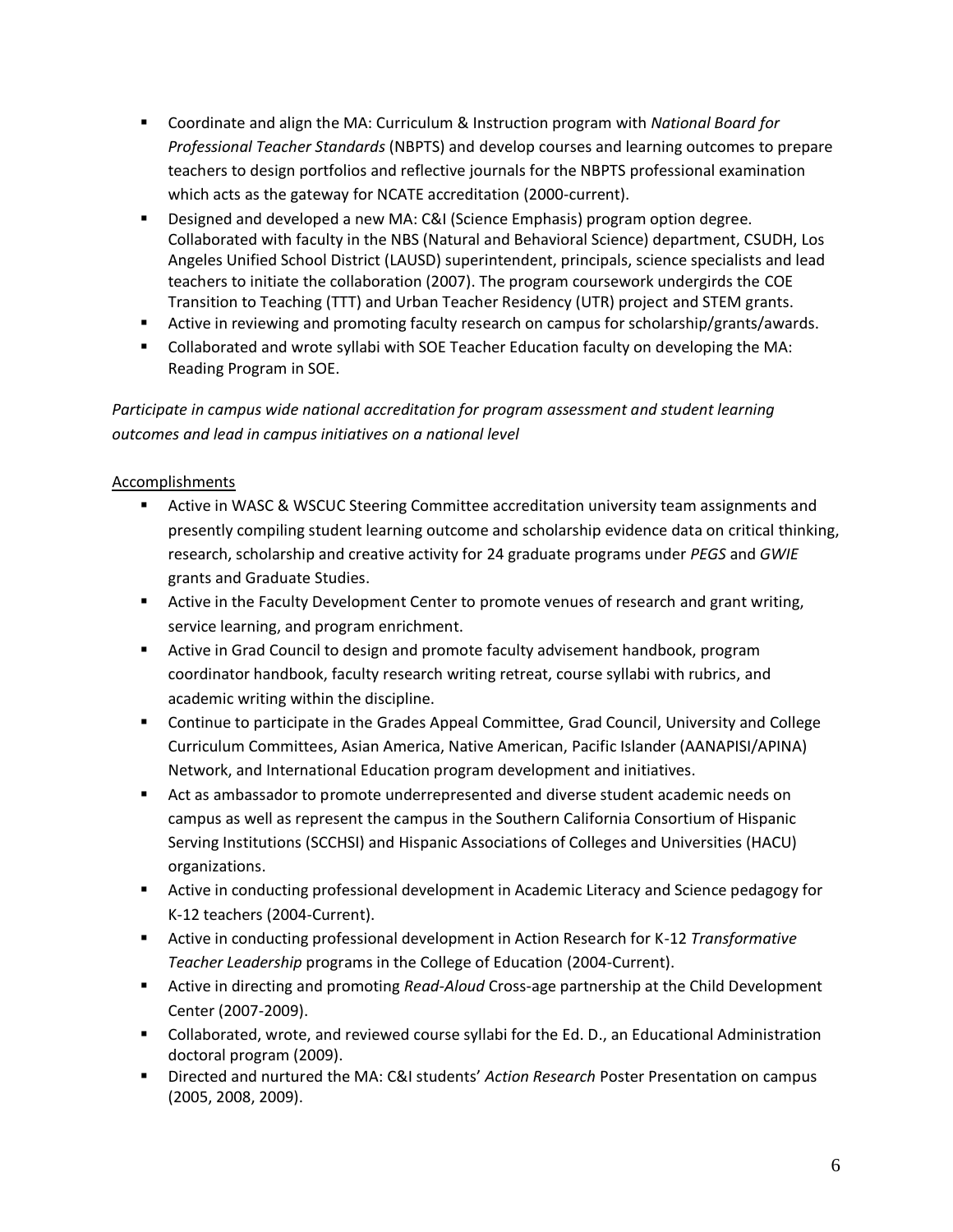### *Ensuring smooth facilitation of pre-post awards for faculty, students and staff*

### Responsibilities

CSUDH president in 2015 established the *Research Enterprise Pre & Post Award Services Task Force*, charging to campus wide institutional grantee awardees (as Title-V PPOHA grant director & PI), student affairs Interim AVP as the director of the undergraduate Title-V PPOHA grant, dean of graduate and research office, institute and development centers, the president's chief of staff, and academic senate chair to ensure smooth pre-post awards for faculty, students and staff.

The *Task Force* was charged to align to the University's still-new Strategic Plan, adopted at the close of 2014, which includes this goal, objective, and strategy:

**Goal 4:** Ensure, stabilize and grow the university's fiscal resources by diversifying and increasing revenue sources.

**Objective A:** Increase revenue from public and private donations, grants, contracts, gifts, partnerships and sponsorships to the University by 15% . . . .

#### **Strategy 4: Enhance infrastructure, support and incentives for faculty interested in obtaining facultysecured public, private grants, contracts and gifts.**

#### Responsible Actions

Evoking this element of the Strategic Plan as essential background, the *Task Force* included and examined on: a) how CSUDH currently manages pre-post award processes; b) the best practices nationally in terms of policy, practices, organizational structure, staffing, funding; and c) recommend steps to enhance our effectiveness and efficiency, stimulate additional faculty interest and outcomes in seeking external grants and contracts, best use of university land, and generate additional and sustainable increased revenue for the university.

A similar initiative to promote overall transparency and collaboration between Foundation and the university has been instituted through the Foundation Board of Directors Committee to oversee the stimulation of grants, contracts and CSUDH land development to optimize the university vision and goals.

### *The Task force pre-post service awards recommendations were:*

Elevate the importance of research and in particular of grant funded research. Apart from the robust *SRD* participation among students, faculty, and staff, attention was given to focus on formal announcements by the president, provost, and deans in all events and colleges to the importance of research funded resources and awardees.

- This year, under PEGS/GWIE, I have personally allocated grant funds by increasing RAs (*Research Assistantships*) to students and faculty mentors to engage in collaborative research and copublication. GWIE center started with a modest 5 faculty and 6 student RAs and now has 38 faculty mentors and 39 RAs who are working towards research, co-publication, and grant writing endeavors. The RA scholarship has created a scholarship community to be followed with a campus panel or symposium presentation of faculty and student scholarship endeavors.
- GWIE center has supported 34 students, 3 staff, and 10 faculty with Travel Scholarship awards and additional effort to support student thesis writing concurrent to Graduate Studies.
- GWIE Center promotes students and staff endeavors to write for small grants.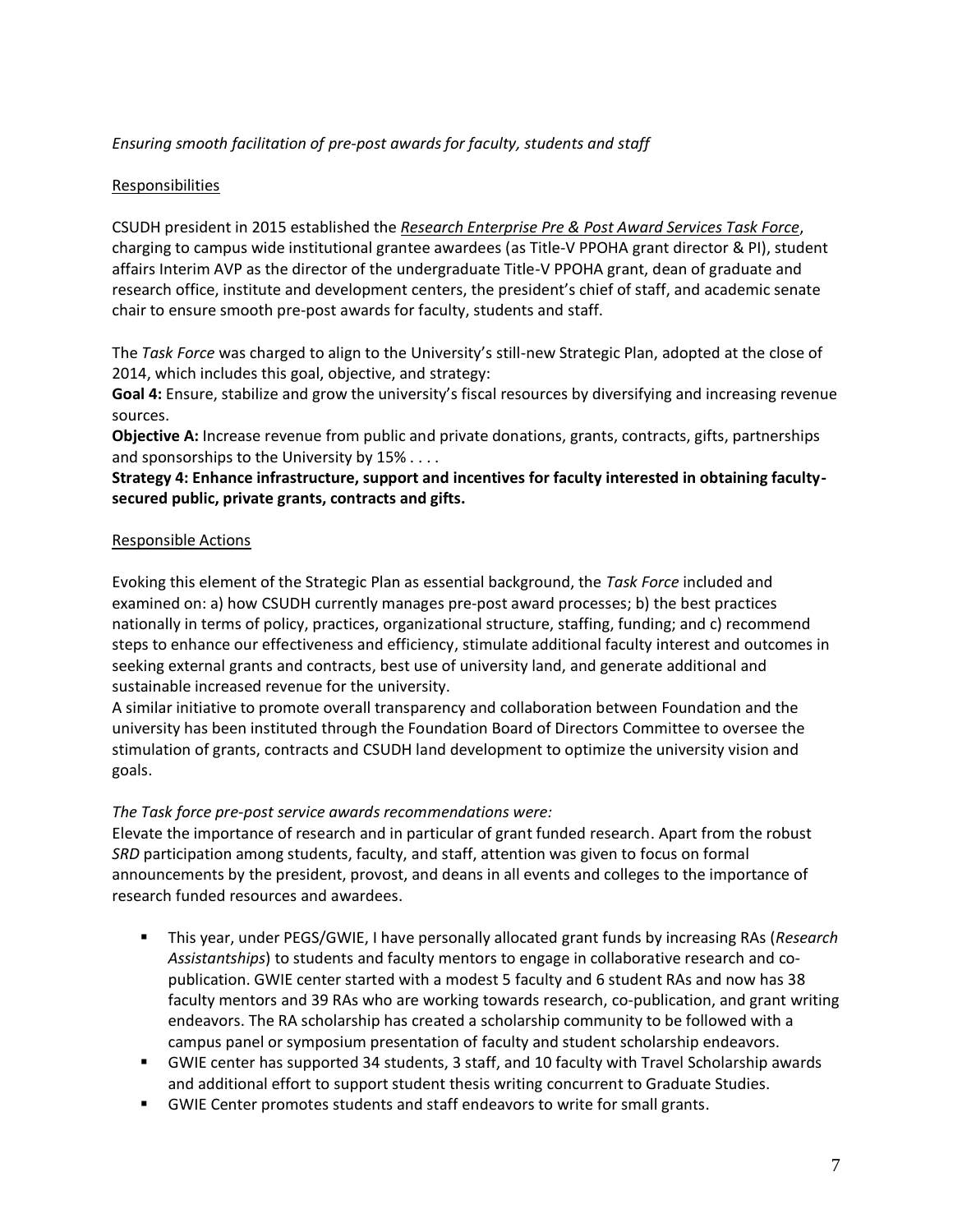- As a campus wide partnership The GWIE Center and Faculty Development Center devote a full day (Friday) for non-interrupted and quiet space to encourage faculty to engage in research writing. Last year, 32 newly appointed tenure track faculty attended grant writing seminars and GWIE support services and as result a few of them received RA awards from PEGS'GWIE.
- College deans are directed to promote funded projects as scholarship for RTP file reviews.
- **The dean of graduate studies and research office are asked to promote avenues of helping** faculty to write for grants and keep the campus community informed on NIH, NSF and DOE of new and updated RFPs on a regular and timely basis.
- Finally, the most important recommendation acted upon recently by the president has been a hybrid position of a combined pre-post support staff (*Research Office and Foundation*) to work collaboratively, support post-grant awardees, and create transparency and communication between the two offices.
- I have had extensive pre-post budget experiences, especially with the constant changing of administrative leadership and often limited staff in both offices.
- For both Title-V and HP-STEM grants, I worked very closely with the pre-award staff to ensure all budget expense categories and requests were within compliance of grant specifications and also received the most award funds by authoring strong, competitive, and innovative proposals.
- Leadership change at Foundation (post–award) and with no indirect costs on Title-V (DOE) has provided me with valuable skills to read, write, and account for monthly expenses, purchaseorders (POs), benefit rates, encumbrances, budget reconciliations, carry-forward grant monies, write APR budget summaries, and be within audit compliances.
- Work diligently with the campus Faculty Development Center and Grad Council to advocate and promote similar goals, visions and initiatives.

### **Service to College and Campus**

- Committee member for CSUDH Foundation Board of Directors (2016-2019)
- **F** Foundation Executive Director Search Committee (Dec 2016-May 2017)
- Library Space Envisioning Steering Committee member (Nov 2016-Mar 2017)
- **Committee member for Leaves and Honors Program (2016-2019)**
- COE Curriculum Committee member (2016-2018).
- WSCUC Accreditation Steering Committee member for Graduate Program Studies (2016-)
- **Search Committee member for AVP Faculty Affairs (2014)**
- Search Committee member for AVP for Retention and Academic Advising (May-June 2016)
- **Member of Grad Council and Faculty Development Center (2014-current).**
- Chair for Graduate Education Department (COE) 2012-2013.
- **Program Coordinator-MA: Curriculum and Instruction & MA: C&I (Science Emphasis) 2012-2016.**
- GED/SOE Faculty Representative Senator at Academic Senate (2000-Current).
- **RTP evaluator for COE (2011-2013), (2015-2016).**
- Academic Senate Executive Committee Parliamentarian (2009-2010).
- CSUDH Faculty Representative at the CSU ACIP (Academic Council of International Programs) (2009-current).
- Planning Committee Member and judge for the Student Research Day for CSUDH (2008-2009).
- Designed the curriculum and directed the Teaching of International Teachers from China for International Education (summer, 2010).
- **WASC Diversity Committee member (2002-2005)**
- Chair of the COE Curriculum Committee (2005-2009).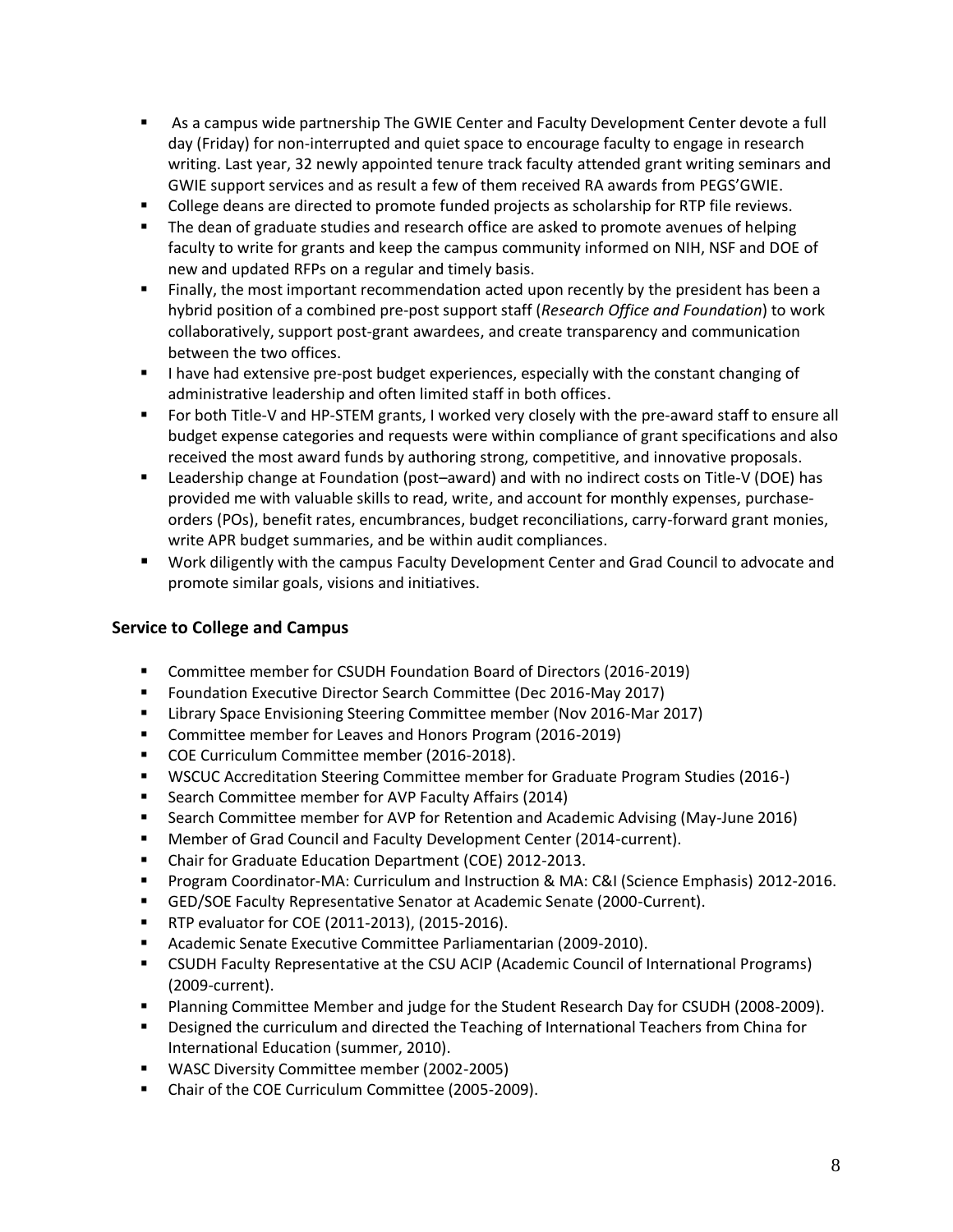- Member of the Program Review and Policy Committee (2009-2009)
- Chair & member of the GED Independent Study Program (2003-2005).
- Represented Academic Senate at WASC conference (2002).
- Task Force and committee member for URSCA-Undergraduate Research Scholarship and Creative Activity Committee (2013-Current)
- Committee member of the Graduate Council (2011-Current)
- **Curriculum Committee (2001-2009 & 2012-Current).**
- COE Student Scholarships (2009-2010).
- COE Literacy Center (2005-2009).
- Center for Research and Funded Projects (2005-2009).
- **Faculty Grievance Committee (2007-2008) and Appeals (2009 and 2011).**
- COE Technology committee (2003-2004).
- Committee member of the Asian America, Native American, Pacific Islander (AANAPISI/APINA) (1997-Current).
- **Toro Ad Hoc Committee member to represent student issues (2009-2011).**
- WASC Special Diversity Self-Study (2002-2005).
- Special Task Force for Civic Engagement for WASC (2002-2005).

### **Research Funding, Awards, Grant Collaboration**

- Director & PI of Title V-Part B (PPOHA)-Promoting Post-Baccalaureate Opportunities for Hispanic Americans Grant (\$2.9million) titled *"Graduate Writing Institute for Excellence (GWIE)"* (October 2014-2019). A federal grant encompassing all 24 Masters and Credential Programs at CSUDH.
- Collaborated for 2013 NSF grant submission of PEGS (*Promoting Excellence in Graduate Studies*) with Computer Science program studies.
- Director & PI of Title V-Part B (PPOHA)-(\$2.9million). Also a federal grant encompassing all 24 Masters and Credential Programs at CSUDH, titled "*Promoting Excellence in Graduate Studies (PEGS)."* (October, 2010-September, 2015).
- Co-Director & PI of Hewlett-Packard (HP) Catalyst STEM Grant (\$250,000). *"Virtual Learning: Collaboration, Construction in STEM+ Learning."* (HP Inc.'s grant to California Academy of Mathematics and Science (CAMS) in collaboration with CSUDH). (2010-2012).
- **Collaborated in writing the Title V-STEM grant for Undergraduate Studies (2011).**
- Initiated and held discussions to support the TTT (*Transition to Teaching*) grant from 2009 with a MA: Curriculum and Instruction (Science Option) program.
- Submitted (May, 2009) a proposal (\$1 million) in collaboration with Montebello Unified School District and WestEd K-12 Alliance, *"SUI Academic Achievement Partnership."* to California Post-Secondary Education Commission (CPEC). The proposal did not get accepted.
- Received the WASC mini-grant (\$4,000) for Civic Engagement study for 2006-2007.
- Member, SCALE/QED (*System-wide Change for All Learners and Educators/Quality Education Department*) Grant (\$6,000,000). A consortia led by University of Wisconsin, Madison and CSUDH, with CSULA, CSUN and LAUSD as partners. Taught in elementary science workshops, helped evaluate Elementary and Secondary Science curriculum courses, and participated in the professional development in the MA: Curriculum and Instruction program option for K-12 teachers in Los Angeles (2004-2008).
- Received CSUDH Teaching and Learning Center Research Grant (\$1,600) to pursue program improvement research study 2003-2004.
- Received Service Learning Grant (\$3,500) for 2001-2002.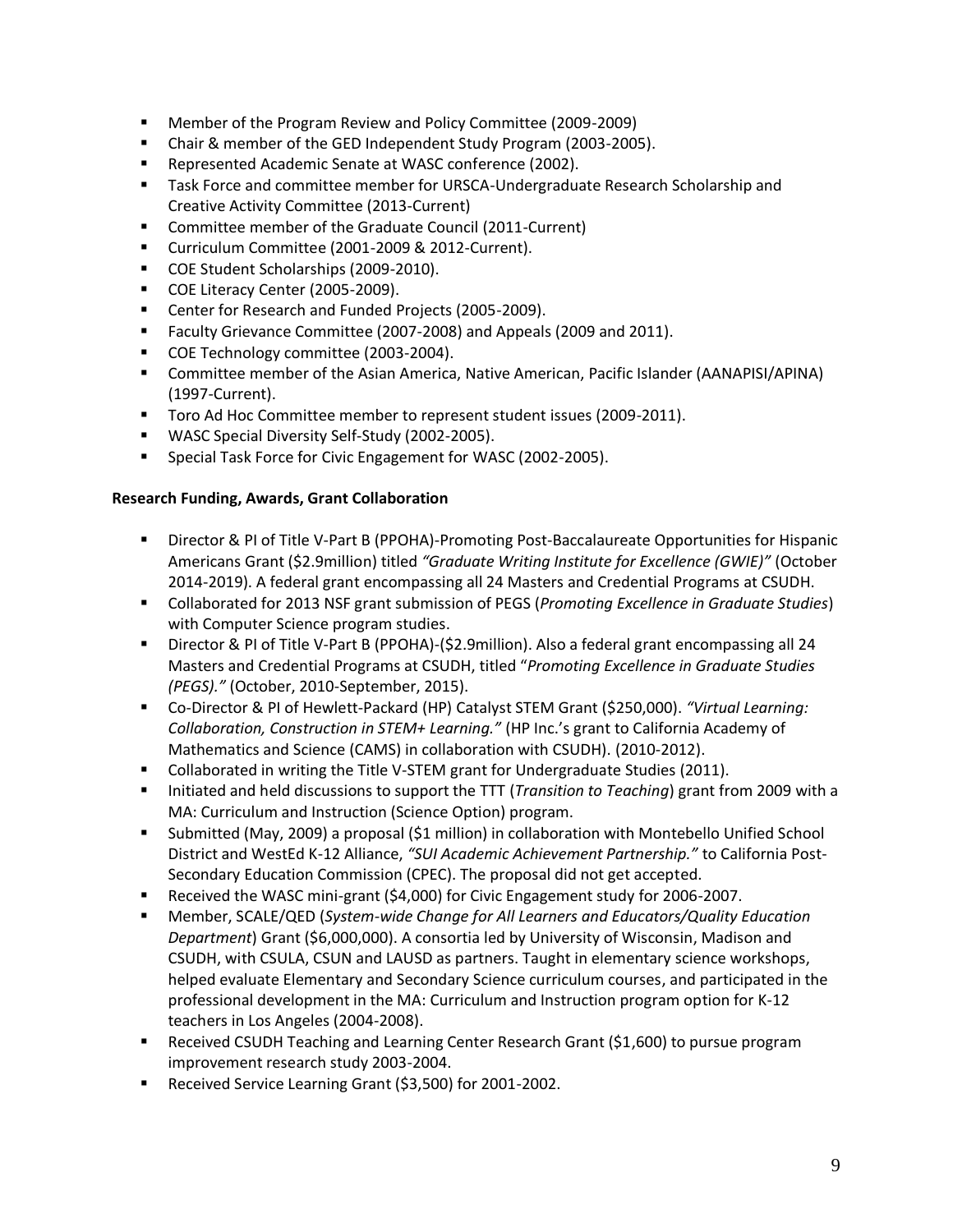- Received the Dean's Research fund (\$3,500) for 2000 to collect data in India for post doctoral dissertation research.
- Awarded 3 units of assigned time for spring 1999 to implement a language immersion program at Parkridge Elementary School, Corona/Norco School District, Riverside County, California.
- **Received \$1,200.00 from the Sally Casanova Memorial Research Development Awards program,** November 1997, to conduct a pilot study on *"English Immersion Through Spanish Instruction."* at the Corona/Norco Unified School District by June 1998.

#### **Professional Stewardship and Ambassador Activities**

- Attended and represented the campus for Title V-PPOHA at the Annual Project Director's Meeting at Washington, DC, March, 2013 and 2016.
- Attended and represented the campus at the Southern California Center for Hispanic Serving Institutions regional meeting, at California State University, Northridge, CA November-2013.
- Attend and represent the campus at the Annual Hispanic Association of Colleges and Universities (HACU) Annual Conferences (2013-current).
- Editor of the EJPEGS Electronic Journal for graduate studies-PEGS grant (2013-Current).
- Member of the editorial board for the Journal of Applied Research in English (2012-Current)
- Active as a continuing reviewer for research proposal submissions to AERA in Curriculum Instruction and Educational Administration and Leadership (2000-Current).
- Participated as an invited CSUDH faculty to evaluate K-12 educational products presented by venture capitalists seeking funding from private angel-investors, Education Launch & Kids - 2013 at Microsoft, Mountain View, CA. June, 2013.
- **Judged student presentations and poster sessions at the INTEL-2011 LAUSD Science Fair.** Committee Member for the LAUSD Annual Science fairs (2011-Current).
- Attended and presented globally on grant updates at the international HP-STEM Catalyst grant consortia meetings (Delhi, India-March, 2011, and Beijing, China-March, 2012, Sao Paolo, Brazil, 2013).
- Attended and represented the campus at the Hispanic Association of Colleges and Universities (HACU) Annual Conference, San Antonio, TX. October, 2011.
- Judged 11 student research presentations and supported five of my COE/GED student's *Action Research* presentations at CSUDH Student Research Day, February 19, 2009.
- Attended Professional Leadership Consortium at the Educational Leadership Institute held by UCI & CSU, November 2005. Represented CSUDH for the joint Ed. D program.
- Attended California Reading Conference at Los Angeles, October 2005 for COE.
- Attended symposium *"Service Learning at the Crossroads"* of the Community Development Commission/Housing Authority of the County of Los Angeles at Montebello, CA, April 22nd, 2004, for CSUDH.
- Attended a research conversation for university and K-12 educators on *"Reading to Learn: Building Literacy for Urban Learners"* at Redondo Beach, CA on March 25th, 2004.
- Attended Greater Long Beach/South Bay HUD/Community Service Learning Partnership Summit at Carmelitos Community Center, March 11th, 2004 for emergent literacy program.
- **Attended the CSU Colloquium on Service Learning at CSU Sacramento, February 2004.**
- Presented *"Problem-Based Learning"* at CSUDH Faculty Forum on Teaching/Learning, September 2003.
- **Presented at the WASC Self Study Case Study Panel at CSUDH, April 2003.**
- Led a group discussion *"Investigating Student Success"* at the CSUDH Scholar-Teacher Symposium, March 2003.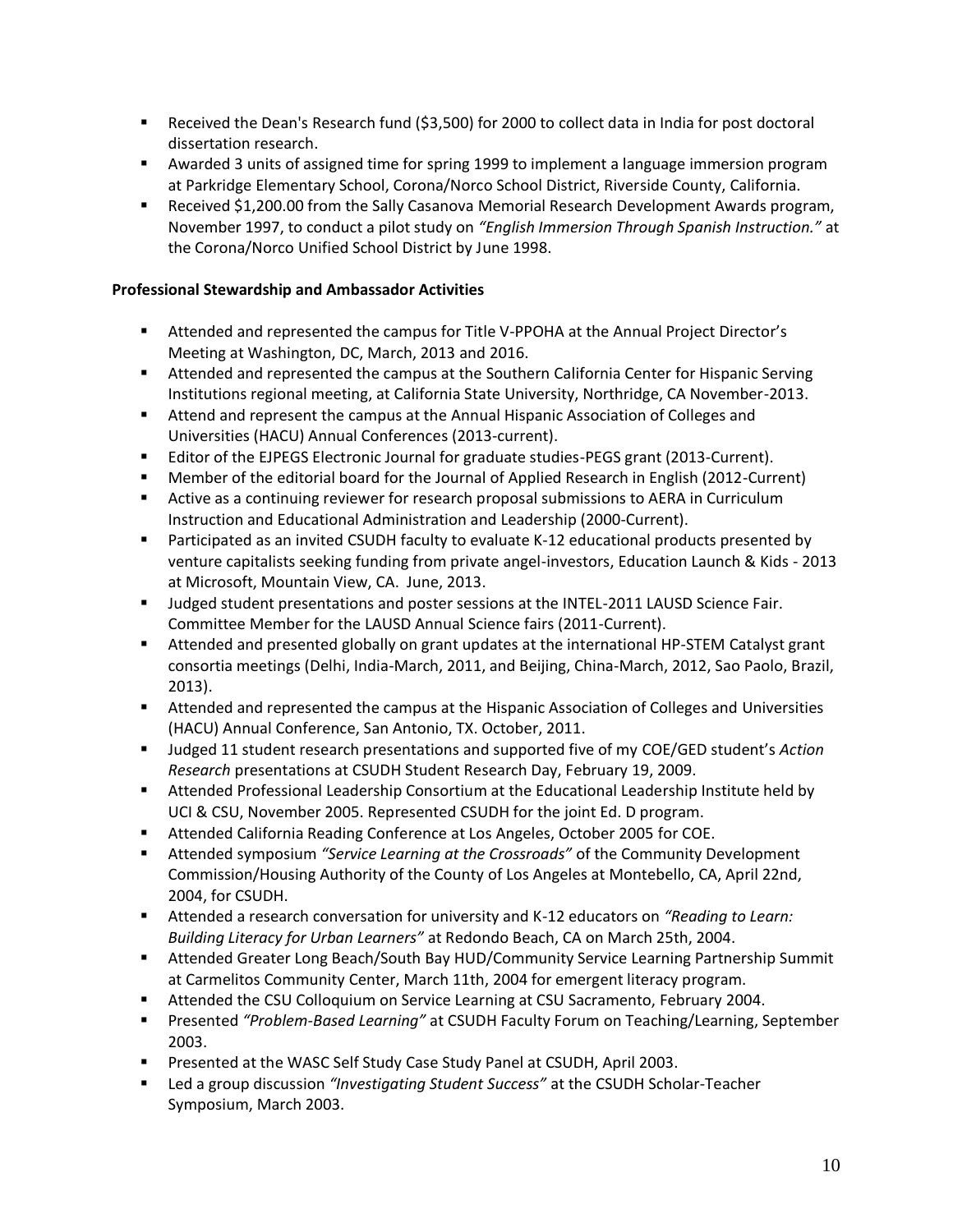- Attended Center for the Advancement of Reading, LA Regional at CSULA February 2003.
- Attended Greater Long Beach/South Bay Community Service Learning Partnership Summit at Carmelitos Community Center, May 2003.
- Attended the CSU Scholar-Teacher Summer Institute, June 2003.
- **Presented at the Asian Pacific Conference held at Carson Community Center, February 2002.**
- Chaired a presentation session at AERA, New Orleans, LA. 2002.

## **Courses Taught (MA: Curriculum and Instruction)**

GED 501: Seminar in Teaching and Learning

CUR 510: Curriculum Theory and Development

CUR 513: Literature for Children and Adolescents

CUR 515: Curriculum Development in Language Arts and Reading

CUR 516: Curriculum Development in Math and Science

CUR 517: Curriculum Development in Social Studies

CUR 519: Advanced Studies in Curriculum Research and Instructional Practices (*capstone class*)

GED 599/594S: Chaired 8 Theses Studies and 2 students have received the best Thesis of the Year award (TOY).

### **Research Under Review**

Furtado, L. *"Teaching Graduate Level Research Writing: Filling the Composition Studies Gap."*  **Teaching College Student** Journal

### **Journal Publications**

- Furtado, L*.* **Handbook for Urban Educational Leadership-Section 9-Teaching and Learning.** *"Teachers Learning to Lead from Classrooms."* **(December 2015-Rowman & Littlefield Publishing Group).**
- Furtado, L. **Hispanic Outlook: Innovations and Programs (April 2015, (19))**, "*Improving the Academic Skills of Hispanic Graduate Students."* Dr. Leena Furtado interviewed by Paul Hoogeveen
- Furtado, L (with Pastell, H.). **Journal of Applied Research in English (2012)**. *"Question Answer Relationships Strategy Increases Reading Comprehension Among Kindergarten Students."*
- Furtado, L (with Anderson, D.). **Journal of School Leadership (2012, 22(3)).** *"The Reflective Teacher Leader: An Action Research Model."*
- Furtado, L (with Gomez Zwiep, S; Straits, W. J; Stone, K.R; & Beltran, D. D). **Journal of Science in Teacher Education (2011,** (**22) 769-789)**. "*The Integration of English Language Development and Science Instruction in Elementary Classrooms."*

Furtado, L. **New Horizons in Education (2010, 58 (2)).** *"Kindergarten Teachers' Perceptions of an Inquiry-Based Science Teaching and Learning Professional Development Intervention."*

- Furtado, L. (with Johnson, L). **The Reading Matrix: An International Online Reading Journal (2010, September, Vol. 10 (2)).** *"Enhancing Summarization Skills Using Twin Texts: Instruction in Narrative and Expository Text Structures.*" <http://www.readingmatrix.com/furtado/article.pdf.>
- Furtado, L. **The Reading Matrix: An International Online Journal (2008, September Vol. 8 (2)).** *"A Read-Aloud Cross-Age Service Learning Partnership Using Multicultural Stories."* <http://www.readingmatrix.com/furtado/article.pdf.>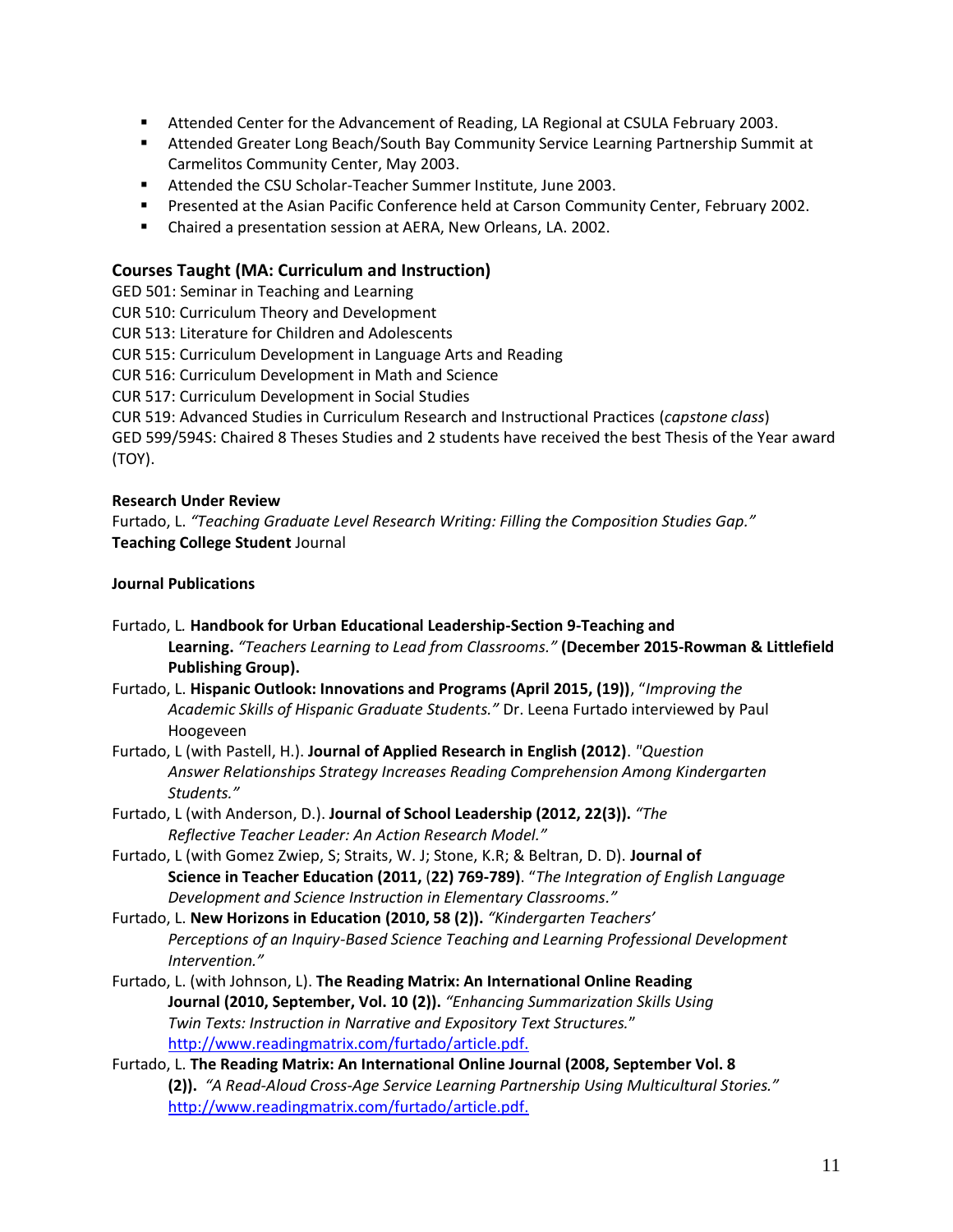Furtado, L. (with Brasell, D.) **The Reading Matrix: An International Online Journal (2008, April, Vol. 8 (1), 111-116).** *"Enhancing English as a Second Language Students' Vocabulary Knowledge."* [http://www.readingmatrix.com/brassell\\_furtado/article.pdf](http://www.readingmatrix.com/brassell_furtado/article.pdf)

- Furtado, L. **The Journal of Current Research and Practices in Language Minority Education (2002, 71-85).** *"Language Policy and Choice For Asian-Indians In Immersion Programs."* (From Doctoral Dissertation)
- Furtado, L. (with Denton, J. & Wu, T.) **National Forum of Applied Educational Research Journal (Vol. 4 (1), 1994-1995).** *"Evaluating A Content-Focused Model of Teacher Preparation, Classroom Observations, Student Perceptions, and Student Performance."*

### **Published Book Reviews**

- Furtado, L. **Journal of Educational Administration (2010, 48 (1)).** *"The Leading Way Of Knowing" by Sandra Systma.*
- Furtado, L. **Journal of Educational Administration (2008, 46 (5))**. "The *Principal's Purpose: A Practical Guide to Moral and Ethical School Administration" by Leanna Stohr Isaacson.*
- Furtado, L. **Journal of Educational Administration (2008, 46 (3))** *"Economic Development, Education and Transnational Corporations" by Mark Hanson.*

## **Institutional/ School District Newsletters**

- Furtado, L (with Arita, S.) **Clyde Woodworth Elementary School Newsletter, Los Angeles Unified School District, Los Angeles, CA. (March 2007)**. *"Becoming Good Readers."*
- Furtado, L (with Tanaka, M.) **The Apple Core Newsletter, Hawthorne School District. Los Angeles, CA. (February 2007).** *"Action Research: I Want my Fourth Graders to Become Proficient Writers."*
- Furtado, L. (with Brand, A.) **Toro Times Newsletter, Cesar Chavez Middle School, Lynwood, CA. (December 2007).** *"The Growth of a Reflective Teacher Practitioner."*

# *Completed Research*

- Furtado, L. (with Ruiz, M. 2012). *"A Rule-based Summarization Intervention to Improve Reading Comprehension for 6th Grade Science English Learners."*
- Furtado, L. (with Alves, K. 2012). "*Reading Comprehension Instruction for the Struggling Reader in Language Arts and Science."*
- Furtado, L. (with Sarmiento, L., Beltran, D., & Mora-Flores, E. 2013). *"Thinking and Doing Approach for Language Development: Teaching ELD Through Science."*

### **Conference Presentations**

- University of California at Berkeley, Graduate School Conference, Berkeley March 14-15, 2016. *"Teaching Graduate Level Research Writing: Filling the Composition Studies Gap."*
- Values and Leadership Conference: The Consortium for the Study of Leadership and Ethics in Education, London, Ontario, Canada, October 20-22, 2016. "*Cross-Age Peer Student Communities Build Self-Efficacy and Academic Leadership."*
- National Association of African-American (NAAAS) and Affiliates Annual Conference February 8- 13, 2016, Baton Rouge, Louisiana. *"Graduate Pathways."*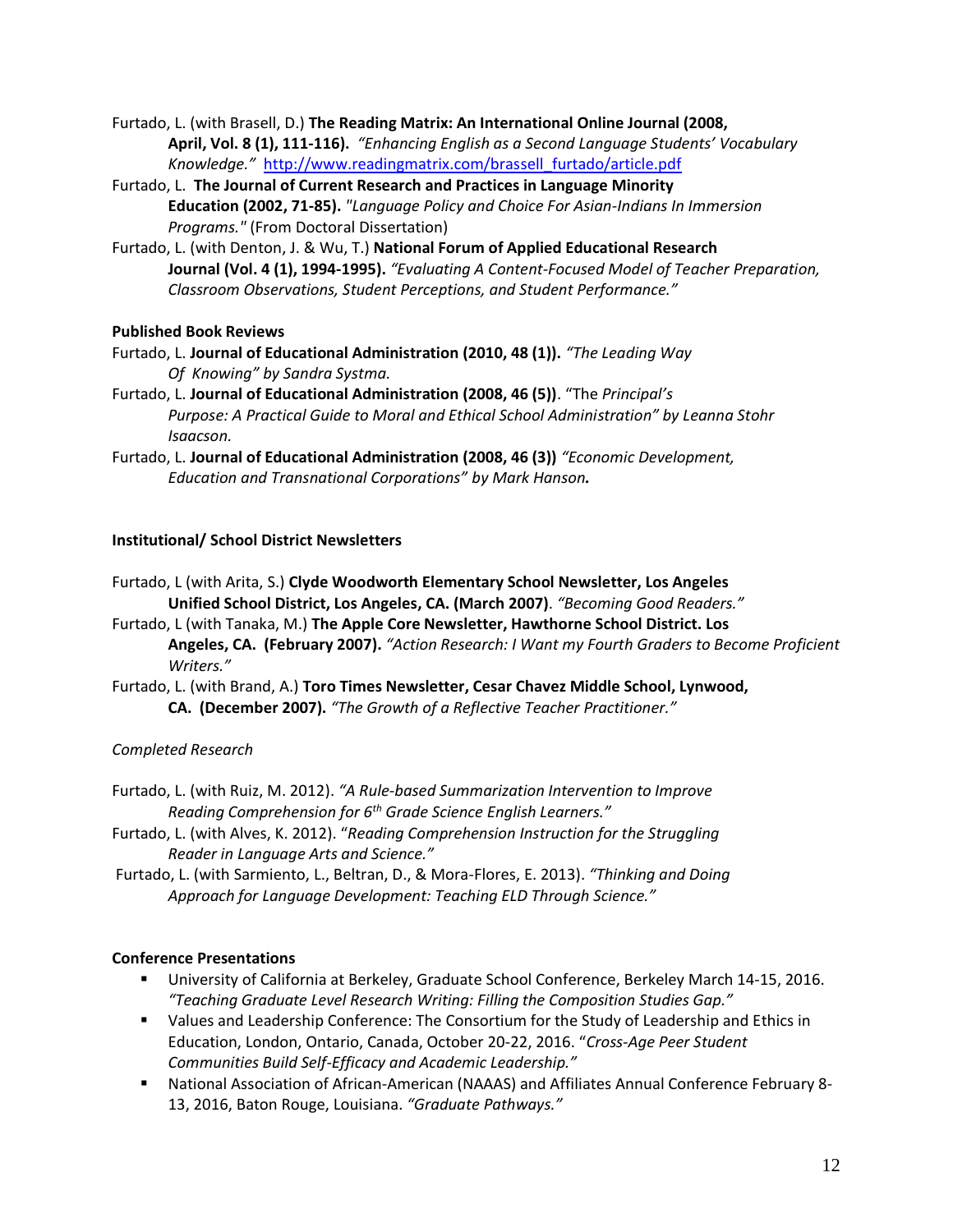- **International Association for Research on Service Learning and Community Engagement** (IARSLCE) in Boston, Nov16-18, 2015. "*Service-Learning and Community Engagement for Cross-Age Peers within a Campus Community."*
- Association for Advancement of Computing in Education (AACE): Advancement in World Conference on E-Learning held in Kona, Hawaii, United States, October 19-22, 2015. *"Implementation of iPad Usage to Increase High-School Student's Participation in Math Education."*
- The Mentoring Conference, October 21-24, 2014 University of New Mexico, Albuquerque, NM. *"Cross-Age Peer Assisted Learning (CAPAL) Model to Promote Academic Excellence."*
- Invited scholar presentation at the Oxford Roundtable Conference, Oxford University, UK, July 2014. "*STEM Development and Read-Aloud Cross-Age Service Learning Partnership Using Multicultural Stories."*
- An Award Judge for INTELISEF (Intel International Science and Engineering Fair). Los Angeles Convention Center, May 13-15, 2014.
- **Southern California Consortium of Hispanic Serving Institution-The Alliance of Hispanic Serving** Institution Educators (*AHSIE*) Conference, La Verne University, Los Angeles County, March 2014. *"Cross-Age Peer-Assisted Learning Model to Promote Academic Excellence."*
- Represented the campus at the Hispanic Association of Colleges and Universities (HACU- 2013)
- International CamsTesol Conference, Phnom Penh, Cambodia, February, 2012. *"A Rule based Summarization Project in Reading Comprehension for Language Learners."*
- American Education Research Association (AERA), New Orleans, April, 2011. *"Teachers Learn to Lead in the Classroom: An Action Research Model."*
- Presided as a judge at the Intel (*Society for the Science and the Public) International and Science and Engineering Fair,* Los Angeles, California, 2011
- California Association of Bilingual Education (CABE) Workshop, Long Beach, CA. March, 2011. *"Combine, Ignite, Fuse: The Synergy of ELD/Science."*
- AERA, Denver, CO. April, 2010. *"Thinking and Doing Approach for Language Development: Teaching ELD Through Science."*
- CABE Workshop, San Jose, CA. February, 2010. *"Thinking and Doing Approach for Language Development: Teaching ELD Through Science."*
- California Educational Research Association (CERA), November, 2009. *"A Reflective Teacher: An Action Research Model."*
- Hawaii International Conference on Education (HICE), Honolulu, HI, January 2009. *"Kindergarten Teachers' Perceptions of an Inquiry-Science Teaching and Learning Professional Development."*
- 13th Annual Values Conference, Victoria, Canada, October, 2008. *"Pathways to Transformative Teacher Leadership."*
- CSU Chancellor's Service Learning Conference, Los Angeles, March, 2008. *"Cross-Age Read-Aloud Service Learning Partnership Using Multicultural Literature."*
- CSUDH WASC poster session, Feb 14, 2008. *"Cross-age Read Aloud Partners."*
- CERA, Dana Point, CA. October 2007, *"Kindergarten Science Professional Development."*
- International Service Learning Conference (ISLC), Tampa, FL. September, 2007. *"Cross-age Read Aloud Partners."*
- AACTE, New York, NY. February 2007. "*K-12 Science Education for Quality Education Development."* This paper arose from the professional development for LAUSD K-12 teachers in consortium with University of Wisconsin, CSUDH, CSULA, CSUN and LAUSD.
- HICE, Honolulu, HI, January, 2006. *"Expository Summarization Strategy for High School English Language Learners."*